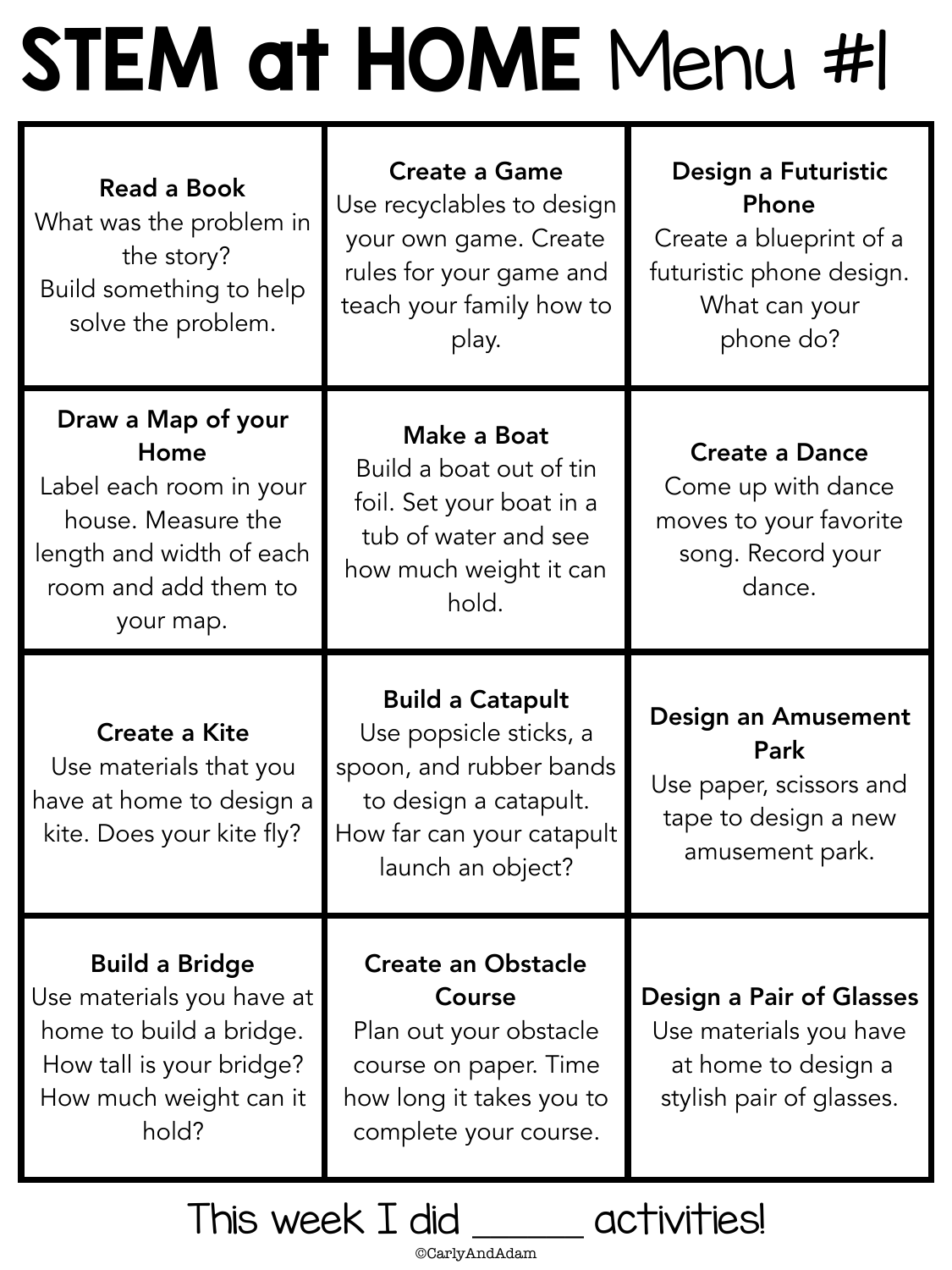# STEM at HOME Menu #2

| <b>Build a Fort</b><br>Use blankets and chairs<br>to build.<br>When you finish read a<br>book inside your fort. | <b>Create a Musical</b><br>Instrument<br>Use recyclables to<br>design a musical<br>instrument. Test your<br>instrument to see<br>if it makes a sound.      | <b>Make a Book Trailer</b><br>Pretend that your<br>favorite book is going to<br>be made into a movie.<br>Create a video trailer to<br>advertise the movie.              |
|-----------------------------------------------------------------------------------------------------------------|------------------------------------------------------------------------------------------------------------------------------------------------------------|-------------------------------------------------------------------------------------------------------------------------------------------------------------------------|
| Design a Playground<br>Use paper, scissors and<br>tape to design a new<br>playground.                           | <b>Make Slime</b><br>Mix one 5 oz bottle of<br>glue with 1.5 Tbs of<br>baking soda. Then add 3<br>Tbs of contact solution.                                 | <b>Plan a Meal For Your</b><br>Family<br>Use newspaper ads to<br>plan a meal for your<br>family. Make a grocery<br>list and figure out how<br>much your meal will cost. |
|                                                                                                                 |                                                                                                                                                            |                                                                                                                                                                         |
| Design a Marble Run<br>Use paper plates, toilet<br>paper rolls, scissors and<br>tape to design a marble<br>run. | <b>Become a Weather</b><br>Forecaster<br>Record the weather each<br>day this week. Use your<br>data to make predictions<br>about the weather next<br>week. | <b>Invent a New Toy</b><br>Use cardboard and tape<br>to design a new toy.                                                                                               |

©CarlyAndAdam

This week I did activities!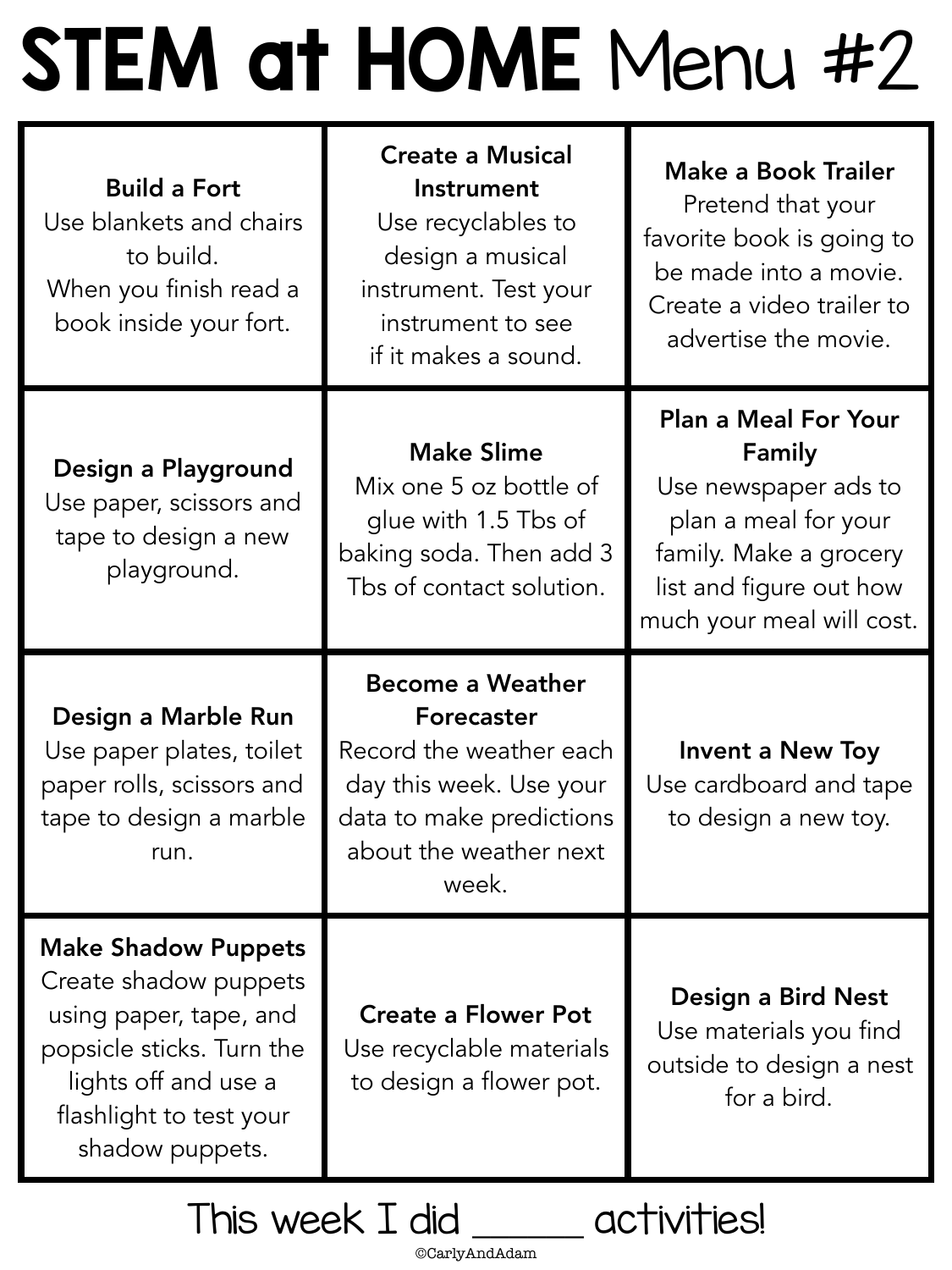## STEM at HOME Menu #3

| <b>Build Something with</b><br><b>Blocks or Legos</b><br>When you finish write out<br>the steps that someone<br>would need to follow in<br>order to recreate your<br>design. | <b>Create a Birdhouse</b><br>Use recyclables and tape<br>or glue to design a<br>birdhouse.                               | <b>Build a House</b><br>Use cardboard, paper,<br>scissors, and tape to<br>build a house. Can you<br>design furniture for your<br>house?      |  |
|------------------------------------------------------------------------------------------------------------------------------------------------------------------------------|--------------------------------------------------------------------------------------------------------------------------|----------------------------------------------------------------------------------------------------------------------------------------------|--|
| <b>Read a Book</b><br>Draw pictures to create<br>the sequence of events in<br>the story.                                                                                     | Design a Pair of Shoes<br>Use paper, scissors, and<br>tape to design a new pair<br>of shoes. Can you wear<br>your shoes? | <b>Build a Raft</b><br>Build a raft out of straws<br>and tape. Set your raft<br>in a tub of water and see<br>how much weight it can<br>hold. |  |
| <b>Upcycle a Plastic Bag</b><br>What can you make out<br>of a plastic bag and other<br>materials that you have at<br>home?                                                   | Make a Tower<br>Build a tower out of<br>plastic cups or cans. How<br>tall is your tower?                                 | <b>Build a Paper Airplane</b><br>Test your airplane and<br>measure how far it flies.                                                         |  |
| Design a Basketball<br>Goal<br>Use materials you have at<br>home to design a<br>basketball goal.                                                                             | Do an Experiment<br>Mix together baking soda<br>and vinegar. What<br>happens?                                            | <b>Create a New Type of</b><br><b>Technology</b><br>Design a blueprint for a<br>new type of technology.<br>What does your<br>technology do?  |  |
| his weel                                                                                                                                                                     |                                                                                                                          |                                                                                                                                              |  |

©CarlyAndAdam